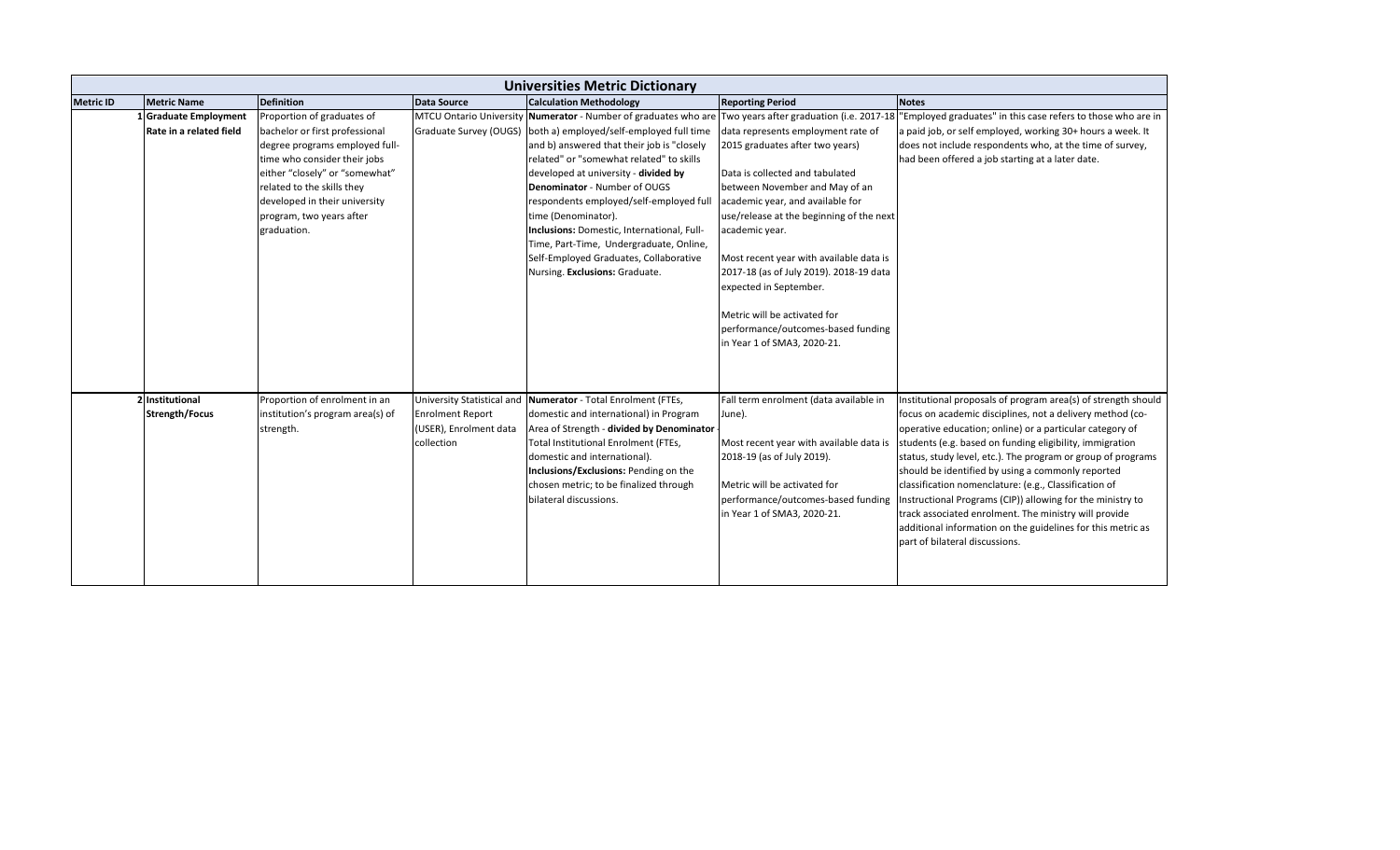| <b>Universities Metric Dictionary</b> |                                             |                                                                                                                                                                                                                  |                                                                                                                               |                                                                                                                                                                                                                                                                                                                                                                                                                                                                                                                                                                                                                                                                                                                                                                                                                                                                                                                                 |                                                                                                                                                                                                                                                                                                                                                                       |                                                                                                                                                                                                                                                                                                                                                                                                                                                                                                                                                                                                                                                                                                                                                                                                                      |
|---------------------------------------|---------------------------------------------|------------------------------------------------------------------------------------------------------------------------------------------------------------------------------------------------------------------|-------------------------------------------------------------------------------------------------------------------------------|---------------------------------------------------------------------------------------------------------------------------------------------------------------------------------------------------------------------------------------------------------------------------------------------------------------------------------------------------------------------------------------------------------------------------------------------------------------------------------------------------------------------------------------------------------------------------------------------------------------------------------------------------------------------------------------------------------------------------------------------------------------------------------------------------------------------------------------------------------------------------------------------------------------------------------|-----------------------------------------------------------------------------------------------------------------------------------------------------------------------------------------------------------------------------------------------------------------------------------------------------------------------------------------------------------------------|----------------------------------------------------------------------------------------------------------------------------------------------------------------------------------------------------------------------------------------------------------------------------------------------------------------------------------------------------------------------------------------------------------------------------------------------------------------------------------------------------------------------------------------------------------------------------------------------------------------------------------------------------------------------------------------------------------------------------------------------------------------------------------------------------------------------|
| <b>Metric ID</b>                      | <b>Metric Name</b>                          | <b>Definition</b>                                                                                                                                                                                                | <b>Data Source</b>                                                                                                            | <b>Calculation Methodology</b>                                                                                                                                                                                                                                                                                                                                                                                                                                                                                                                                                                                                                                                                                                                                                                                                                                                                                                  | <b>Reporting Period</b>                                                                                                                                                                                                                                                                                                                                               | <b>Notes</b>                                                                                                                                                                                                                                                                                                                                                                                                                                                                                                                                                                                                                                                                                                                                                                                                         |
|                                       | <b>3</b> Graduation Rate                    | Proportion of all new, full-time,<br>students of bachelors (first-entry),<br>degree programs who<br>commenced their study in a given<br>fall term and graduated from the<br>same institution within 7 years.     | Enrolment and Degrees                                                                                                         | University Statistical and Using the ministry Key Performance<br>year one undergraduate university Enrolment Report (USER) Indicator graduation rate the methodology<br>involves the selection of new, full-time,<br>or first professional (second entry) Awarded data collections year one undergraduate students on the<br>Fall enrolment file, with a valid and unique<br>student ID, and seeking a bachelor/first<br>professional degree (Denominator). The<br>subset is matched against students who<br>received a degree (in any program) from<br>the same institution during the most<br>current 7 years (Numerator).<br>Note that the ministry will use this<br>methodology until the metric can be<br>adjusted for OEN-based student mobility<br>data (expected 2022-23).<br>Inclusions: Domestic, International, Full-<br>Time, Undergraduate, Online,<br>Collaborative Nursing; Exclusions: Part-<br>Time, Graduate. | Year of graduation (e.g., 2011 entering<br>cohort graduated as of 2018 calendar<br>year).<br>Most recent year (as of July 2019) with<br>available data is for 2018-19 (Fall 2011<br>enrolment and 2012 to 2018 graduation<br>years - validated as of July 2019).<br>Metric will be activated for<br>performance/outcomes-based funding<br>in Year 1 of SMA3, 2020-21. | OEN-based: 2015-16 is the first year when ministry<br>compliance rules on OEN reporting were implemented.                                                                                                                                                                                                                                                                                                                                                                                                                                                                                                                                                                                                                                                                                                            |
|                                       | Community/Local<br>Impact                   | Institutional enrolment share in<br>the population of the city<br>(cities)/town(s) in which the<br>institution is located.                                                                                       | University Statistical<br><b>Enrolment Report</b><br>(USER), Enrolment data<br>collection; Census Data<br>(Statistics Canada) | Numerator - Institution's total headcount<br>enrolment (full and part time, domestic<br>and international) - divided by<br>Denominator - Population (15 to 64 year-<br>old) of the city(cities)/town(s): Population<br>Centres as per geographic classification<br>used by Statistics Canada in which the<br>institutional campuses are located, using<br>2016 Census data.<br>Note that 2016 Census population will be<br>used as the denominator for the duration<br>of SMA3.<br>Inclusions: Domestic, International, Full-<br>Time, Part-Time, Undergraduate, Graduate.                                                                                                                                                                                                                                                                                                                                                      | Fall term enrolment (data available by<br>February).<br>Most recent year with available<br>enrolment data is 2018-19 (as of July<br>2019) and population data is Census<br>2016.<br>Metric will be activated for<br>performance/outcomes-based funding<br>in Year 1 of SMA3, 2020-21.                                                                                 | To account for institutions with campuses in multiple<br>communities, weighting will be applied. First, shares of<br>city/town population are calculated separately for each<br>campus, and then multiplied by the campus's weighting<br>score based on its share of institutional enrolment. Weighted<br>total for an institution is then calculated by adding each<br>campus's weighted share of city/town population.<br>Statistics Canada defines a Population Centre as having a<br>population of at least 1,000 and a population density of 400<br>persons or more per square kilometre. Population centres<br>are classified into three groups, depending on the size of<br>their population: small (1,000 to 29,999); medium (30,000 to<br>99,999); and large urban population centres (100,000 or<br>more). |
|                                       | 5 Institution-Specific<br>(Economic Impact) | Institutions to include definition of Data provided by<br>their institutional metric. The<br>metric should demonstrate the<br>economic impact of their<br>institution, using ministry<br>established principles. | institutions                                                                                                                  | Methodology to be provided/confirmed<br>with institutions.                                                                                                                                                                                                                                                                                                                                                                                                                                                                                                                                                                                                                                                                                                                                                                                                                                                                      | Metric to be activated in Year 1 (2020-<br>$21$ ).                                                                                                                                                                                                                                                                                                                    | Ministry principles for metric selection include:<br>Metric is a measure of economic impact<br>Data is derived from high-quality, objective data<br>Metric data is verifiable and auditable<br>Metric data is available annually                                                                                                                                                                                                                                                                                                                                                                                                                                                                                                                                                                                     |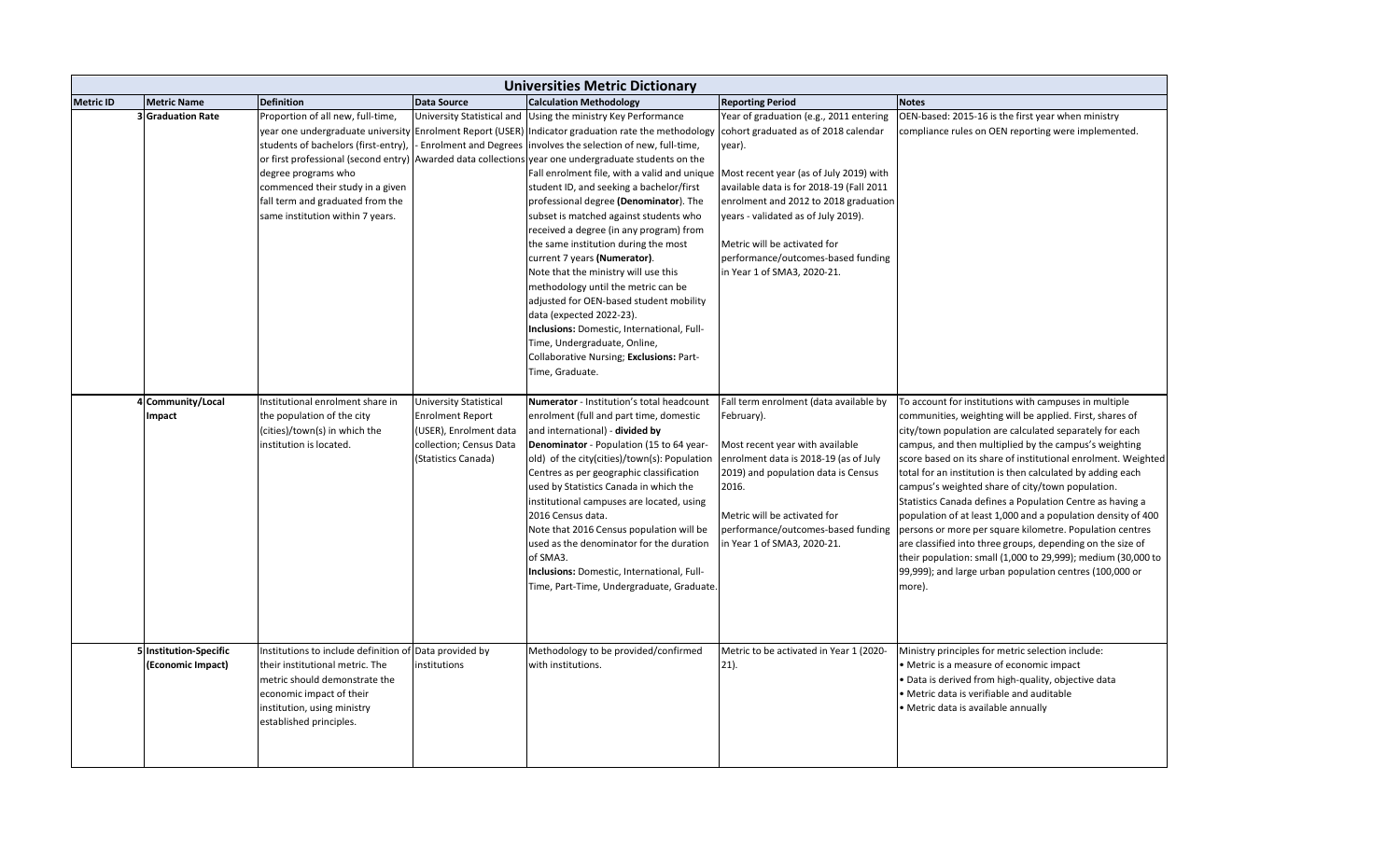| <b>Universities Metric Dictionary</b>                 |                                                                                                                                                                                                                                                                        |                                               |                                                                                                                                                                                                                                                                                                                                                                                                                                                                                                                                                                                                                                                                                                                             |                                                                                                                                                                                            |                                                                                                                                                                                                                                                                                                                                                                                                                                                                                                                               |  |  |
|-------------------------------------------------------|------------------------------------------------------------------------------------------------------------------------------------------------------------------------------------------------------------------------------------------------------------------------|-----------------------------------------------|-----------------------------------------------------------------------------------------------------------------------------------------------------------------------------------------------------------------------------------------------------------------------------------------------------------------------------------------------------------------------------------------------------------------------------------------------------------------------------------------------------------------------------------------------------------------------------------------------------------------------------------------------------------------------------------------------------------------------------|--------------------------------------------------------------------------------------------------------------------------------------------------------------------------------------------|-------------------------------------------------------------------------------------------------------------------------------------------------------------------------------------------------------------------------------------------------------------------------------------------------------------------------------------------------------------------------------------------------------------------------------------------------------------------------------------------------------------------------------|--|--|
| <b>Metric ID</b><br><b>Metric Name</b>                | <b>Definition</b>                                                                                                                                                                                                                                                      | <b>Data Source</b>                            | <b>Calculation Methodology</b>                                                                                                                                                                                                                                                                                                                                                                                                                                                                                                                                                                                                                                                                                              | <b>Reporting Period</b>                                                                                                                                                                    | <b>Notes</b>                                                                                                                                                                                                                                                                                                                                                                                                                                                                                                                  |  |  |
| 6 Research Funding &<br><b>Capacity: Federal Tri-</b> | Amount and proportion of funding Research Support<br>received by institution from<br>Agency Funding Secured   federal research granting agencies   Institutional Programs<br>(SSHRC, NSERC, CIHR) in total Tri-<br>Agency funding received by<br>Ontario universities. | Program, The Tri-Agency<br>Secretariat (TIPS) | Amount: Tri-Agency funding<br>Proportion: Numerator - Tri-Agency<br>funding per university - divided by<br>Denominator - Total Tri-Agency funding,<br>Ontario universities, 3-year rolling average, July 2019).<br>one-year slip.<br>Inclusions: Research grants from the three Metric will be activated for<br>federal research granting agencies and<br>funds spent by the Network of Centres of<br>Excellence (NCE) administrative centers<br>hosted by universities received by<br>universities and their affiliates such as<br>research institutes, hospitals and other<br>affiliates as confirmed by the university in                                                                                                | Fiscal Year (data available in July).<br>Most recent year is 2018-19 averaging<br>2015-16, 2016-17 and 2017-18 (as of<br>performance/outcomes-based funding<br>in Year 1 of SMA3, 2020-21. | Full list of exclusions is available at http://www.rsf-<br>fsr.gc.ca/apply-demande/calculations-eng.aspx#excluded.<br>Please note that for performance/outcomes-based funding<br>calculation, only proportions will be used.                                                                                                                                                                                                                                                                                                  |  |  |
| <b>7</b> Experiential Learning                        | Number and proportion of<br>graduates in undergraduate<br>programs, who participated in at<br>least one course with required<br><b>Experiential Learning (EL)</b><br>component(s).                                                                                     | Institutional data                            | the annual validation of affiliated<br>institutions conducted by TIPS.<br><b>Exclusions:</b> Funding for research chairs,<br>fellowships, scholarships, awards and<br>prizes.<br><b>Count:</b> Graduates of undergraduate<br>programs who participated in at least one<br>course with required experiential learning<br>component(s). Proportion: Numerator -<br>Number of graduates in undergraduate<br>programs, who participated in at least one<br>course with required Experiential Learning<br>(EL) component(s) - divided by<br>Denominator - Total number of graduates.<br>Inclusions: Domestic, International, Full-<br>Time, Part-Time, Undergraduate,<br>Collaborative Nursing; Exclusions:<br>Graduate, Online. | Metric will be activated for<br>performance/outcomes-based funding<br>in Year 2 of SMA3, 2021-22.                                                                                          | For inclusion in this metric, EL components have to be<br>structured and meaningful experiences (e.g. capstone<br>projects). The ministry will start with the definition noted<br>here in the SMA3 bilateral discussions and will work to<br>improve metric definition based on the ministry's 2017<br>"Guiding Principles for Experiential Learning". Institutions are<br>currently working on tagging EL courses. Please note that for<br>performance/outcomes-based funding calculation, only<br>proportions will be used. |  |  |